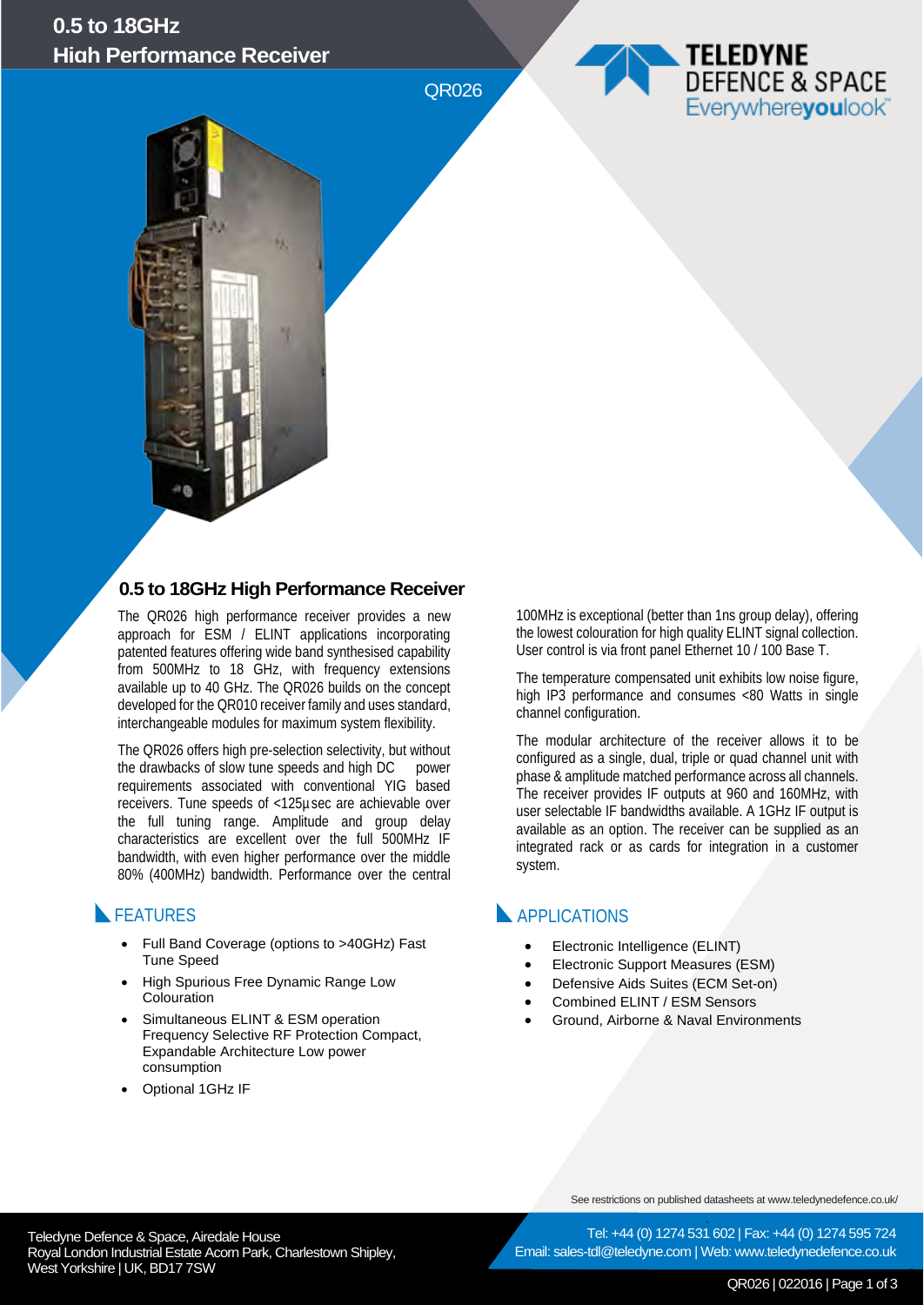# ELECTRICAL SPECIFICATION

| Specification<br>Parameter                                  |                                                                                                                                                                                                                                                                                                                                                                                                                   |
|-------------------------------------------------------------|-------------------------------------------------------------------------------------------------------------------------------------------------------------------------------------------------------------------------------------------------------------------------------------------------------------------------------------------------------------------------------------------------------------------|
| RF Input Frequency Range:<br>Optional extensions to > 40GHz | 0.5-18GHz                                                                                                                                                                                                                                                                                                                                                                                                         |
| Maximum Input CW                                            | $+15$ d $Bm$                                                                                                                                                                                                                                                                                                                                                                                                      |
| LO Re-radiation                                             | -90dBm Max                                                                                                                                                                                                                                                                                                                                                                                                        |
| Gain 20dB nom. (960MHz IF) 28dB nom. (160MHz IF)            |                                                                                                                                                                                                                                                                                                                                                                                                                   |
| Gain Variation (500MHz IF BW) signal in the IF<br>bandwidth | +/-3dB max for any tune frequency and any RF                                                                                                                                                                                                                                                                                                                                                                      |
| Gain Variation (any 100MHz of IF BW)                        | $+/-1.25dB$ max                                                                                                                                                                                                                                                                                                                                                                                                   |
| Group Delay Variation (500MHz IF BW)                        | 6ns over the central 80% BW; 10ns over the full                                                                                                                                                                                                                                                                                                                                                                   |
| bandwith; 3ns typ, <1ns in central 100                      | <b>MHz</b>                                                                                                                                                                                                                                                                                                                                                                                                        |
| Input Attenuator                                            | 20dB (single step)                                                                                                                                                                                                                                                                                                                                                                                                |
| <b>IF Attenuator</b>                                        | 15dB Min, 1dB step size                                                                                                                                                                                                                                                                                                                                                                                           |
| VSWR (RF in/IF out)                                         | 2.5:1                                                                                                                                                                                                                                                                                                                                                                                                             |
| Noise Figure                                                | 16dB max (Typically 13.5dB)                                                                                                                                                                                                                                                                                                                                                                                       |
| Input P1dB                                                  | $-12dBm$                                                                                                                                                                                                                                                                                                                                                                                                          |
| Input IP3                                                   | -2dBm (Typically 0dBm)                                                                                                                                                                                                                                                                                                                                                                                            |
| Single Tone SFDR                                            | 60dB min (500MHz BW)                                                                                                                                                                                                                                                                                                                                                                                              |
| In-band 2 Tone SFDR                                         | 50dB min (500MHz BW)                                                                                                                                                                                                                                                                                                                                                                                              |
| <b>Internally Generated Spurious</b>                        | -70dBm max equiv. Input power                                                                                                                                                                                                                                                                                                                                                                                     |
| <b>Tune Speed</b>                                           | 125µs max - input tune command to Valid IF Output                                                                                                                                                                                                                                                                                                                                                                 |
| Tune Accuracy                                               | 2kHz                                                                                                                                                                                                                                                                                                                                                                                                              |
| <b>Tune Resolution</b>                                      | 1MHz (1kHz capable)                                                                                                                                                                                                                                                                                                                                                                                               |
| <b>Phase Noise</b><br>1kHz 10kHz 100kHz 1MHz<br>10MHz       | -88dBc/Hz<br>-90dBc/Hz<br>-95dBc/Hz<br>-95dBc/Hz<br>$-115$ d $B$ c/Hz                                                                                                                                                                                                                                                                                                                                             |
| Size                                                        | 19 in rack x 2U high (single channel)                                                                                                                                                                                                                                                                                                                                                                             |
| <b>Total Power Consumption:</b>                             | <80W in full rack configuration                                                                                                                                                                                                                                                                                                                                                                                   |
| Input Power Supply                                          | 94 - 253 VAC, 47 - 63 Hz                                                                                                                                                                                                                                                                                                                                                                                          |
| Weight:                                                     | $<$ 12 $kg$                                                                                                                                                                                                                                                                                                                                                                                                       |
| Operating Temperature Range                                 | $-10^{\circ}$ C to $+60^{\circ}$ C                                                                                                                                                                                                                                                                                                                                                                                |
| Options                                                     | Frequency Extension to beyond 40GHz<br>$\bullet$<br>Single, Dual or Quad Tracked Channels<br>$\bullet$<br>Digital IFM(s) with hi-POI PDW outputs<br>$\bullet$<br><b>Alternative Speed / Accuracy Oscillators</b><br>$\bullet$<br>Alternative IF Outputs (3GHz, 1GHz, 70MHz)<br>$\bullet$<br>Alternative rack configurations or individual cards in transit frame for<br>$\bullet$<br>integration in customer rack |

See restrictions on published datasheets at www.teledynedefence.co.uk/